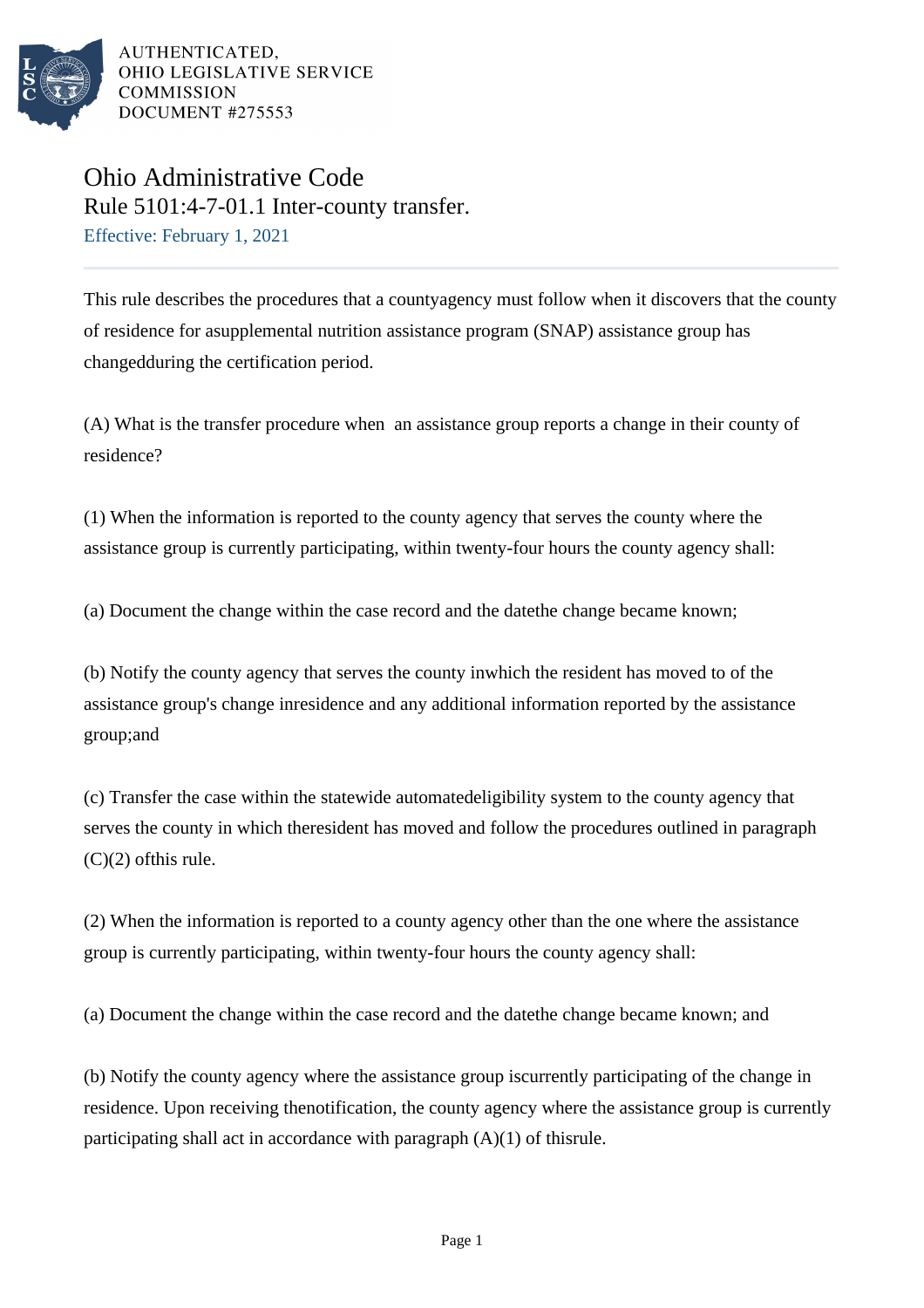

AUTHENTICATED. OHIO LEGISLATIVE SERVICE **COMMISSION** DOCUMENT #275553

(B) What is the transfer procedure when a county agency obtains information that a SNAP assistance group has changed its county of residence, but the change cannot be readily verified?

(1) When the county agency that obtained the information is also where the assistance group is currently participating, the county agency shall verify the potential change in circumstance in accordance with paragraph  $(J)(5)$  of rule 5101:4-7-01 of the Administrative Code.

(2) When the county agency that obtained the information is not where the assistance group is currently participating, the county agency shall, within twenty-four hours of obtaining the information:

(a) Document the alleged change within the case record and the date the potential change became known; and

(b) Notify the county agency where the assistance group is currently participating of the potential change in residence. Upon receiving the notification, the county agency where the assistance group is currently participating shall verify the potential change in circumstance in accordance with paragraph  $(J)(5)$  of rule 5101:4-7-01 of the Administrative Code.

(C) What is the transfer procedure once a change in a SNAP assistance group's county of residence has been verified?

(1) Within twenty-four hours of verifying the information, the county agency that verified the change shall cause the case to be transferred to the new county of residence in the statewide automated eligibility system.

(2) When a case is transferred, the county agency where the assistance group is currently participating shall within twenty-four hours:

(a) Take all necessary steps within the statewide eligibility system to ensure that the case may be immediately acted upon by the receiving county agency;